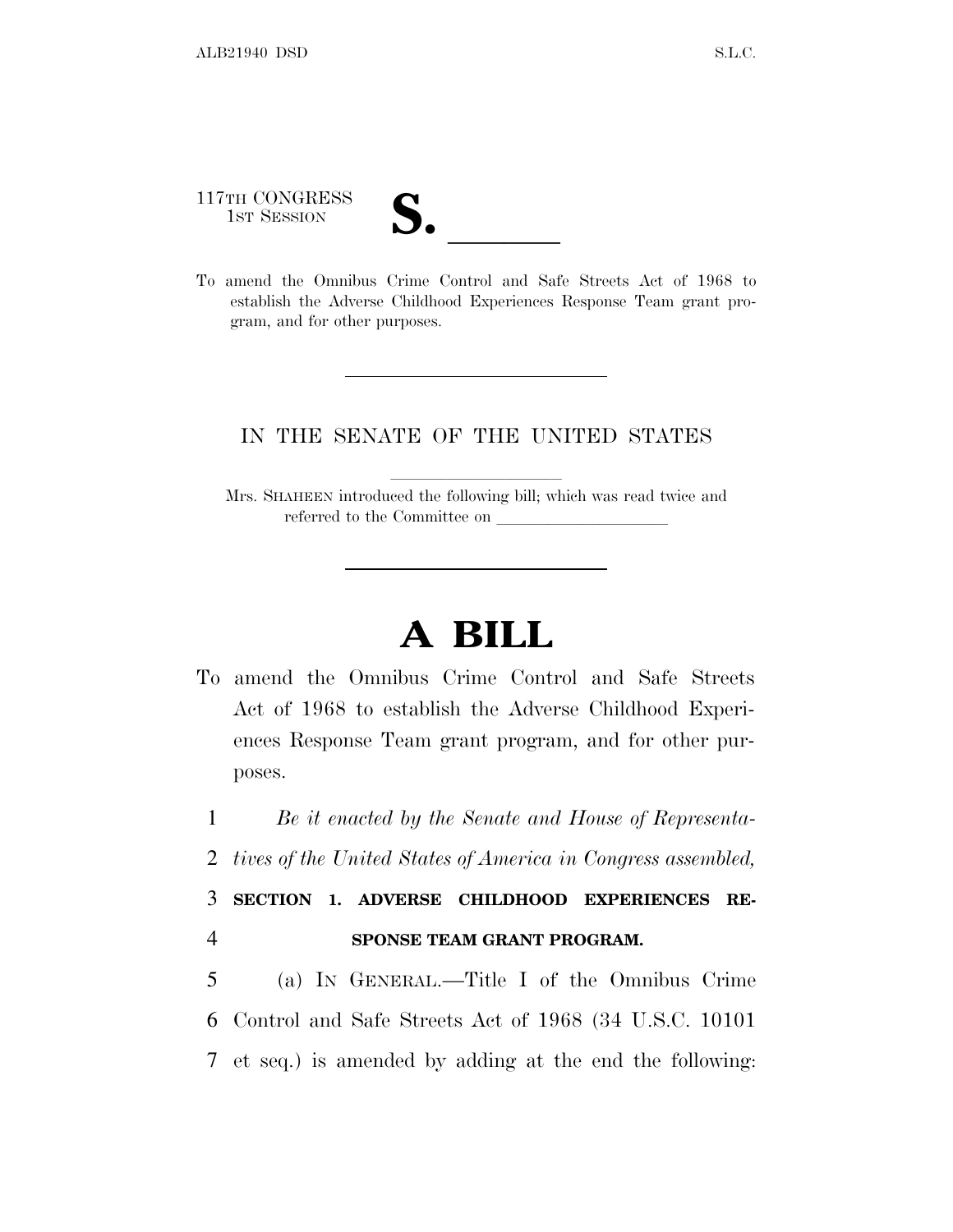$\mathfrak{D}$ 

## **''PART PP—ADVERSE CHILDHOOD EXPERIENCES RESPONSE TEAM GRANT PROGRAM ''SEC. 3061. GRANTS FOR ADVERSE CHILDHOOD EXPERI-ENCES RESPONSE TEAMS.**

 ''(a) GRANTS AUTHORIZED.—From amounts made available to carry out this section, the Attorney General, in coordination with the Secretary of Health and Human Services, shall make grants to States, units of local gov- ernment, Indian Tribes, and neighborhood or community- based organizations to address adverse childhood experi-ences associated with exposure to trauma.

 ''(b) USE OF FUNDS.—Amounts received under a grant under this section may be used to establish an ad- verse childhood experiences response team, including by— ''(1) establishing protocols to follow when en- countering a child or youth exposed to trauma to fa-cilitate access to services;

 ''(2) developing referral partnership agreements with behavioral health providers, substance treat- ment facilities, and recovery services for family members of children exposed to trauma;

22 "(3) integrating law enforcement, mental health, and crisis services to respond to situations where children have been exposed to trauma;

25  $\frac{1}{4}$  implementing comprehensive programs and practices to support children exposed to trauma;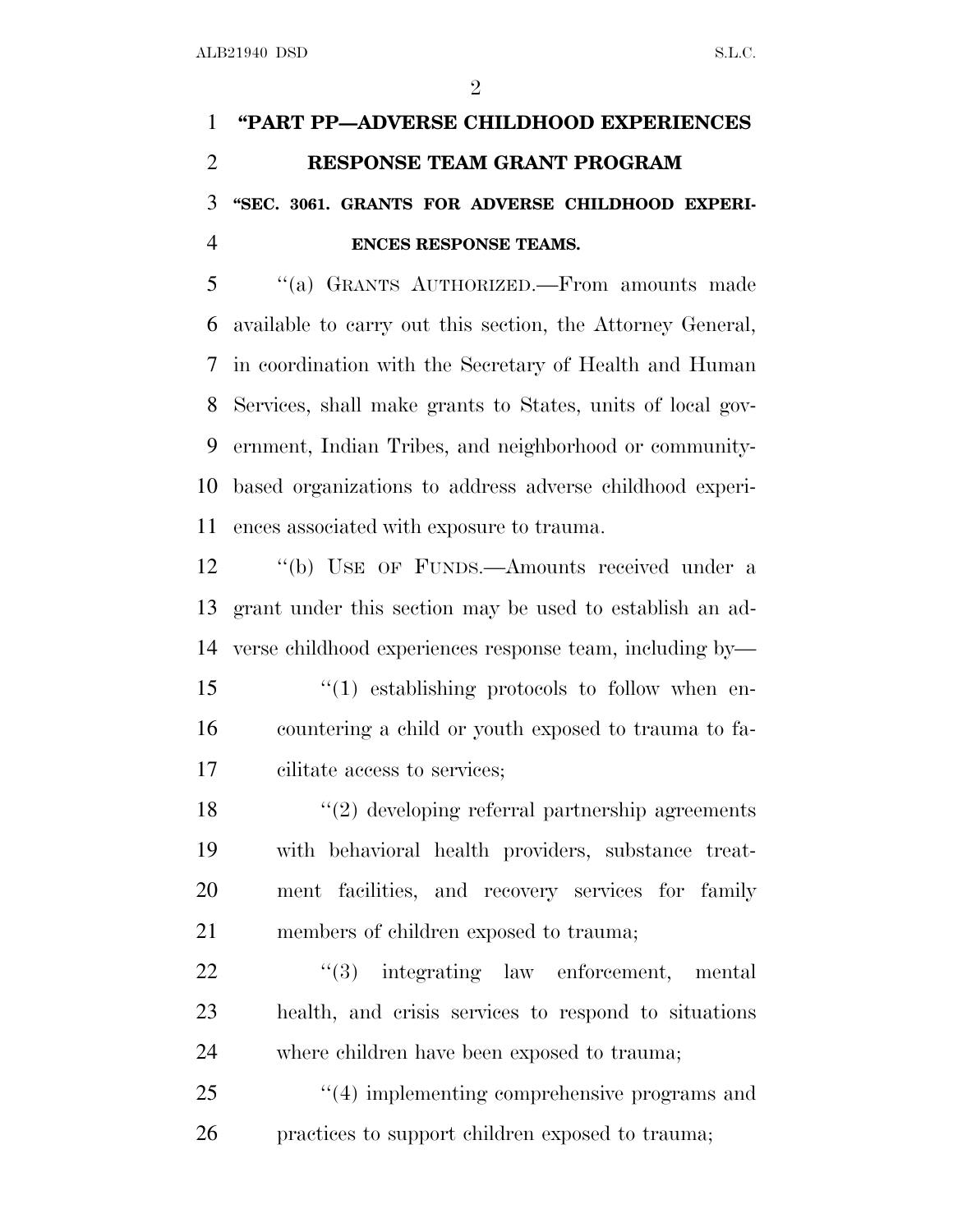1 ''(5) identifying barriers for children to access 2 trauma-informed care in their communities;

3 (6) providing training in trauma-informed care to emergency response providers, victim service pro- viders, child protective service professionals, edu- cational institutions, and other community partners;  $\frac{1}{7}$  (7) supporting cross-system planning and col- laboration among officers and employees who work in law enforcement, court systems, child welfare services, correctional reentry programs, emergency medical services, health care services, public health, and substance abuse treatment and recovery sup-port; and

 ''(8) providing technical assistance to commu- nities, organizations, and public agencies on how to prevent and mitigate the impact of exposure to trau-ma and violence.

 ''(c) APPLICATION.—A State, unit of local govern- ment, Indian Tribe, or neighborhood or community-based organization desiring a grant under this section shall sub- mit to the Attorney General an application in such form, and containing such information, as the Attorney General may reasonably require.''.

 (b) AUTHORIZATION OF APPROPRIATIONS.—Section 1001(a) of title I of the Omnibus Crime Control and Safe